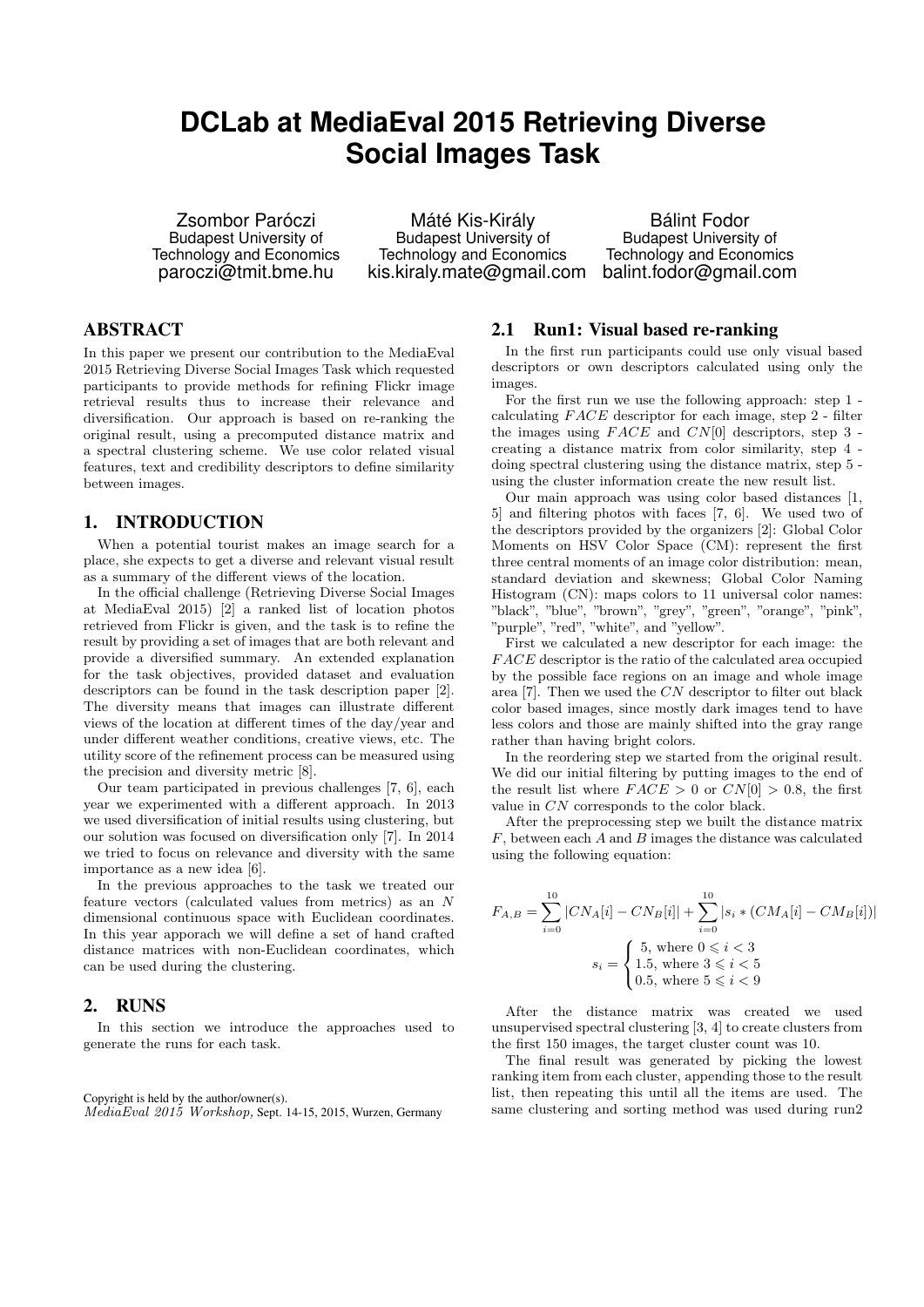and run3.

#### 2.2 Run2: Text based re-ranking

The second run was the text based re-ranking which is accomplished using the title, tags and description fields of each image.

For the second run we use the following approach: step 1 - filtering stop words and characters, step 2 - creating a distance matrix from text similarity, step 4 - doing spectral clustering using the distance matrix, step 5 - using the cluster information create the new result list.

As a preprocessing step we executed a stop word filtering. We also removed some special characters (namely:  $...$ :: $0123456789()$  and HTML specific character sets ( $\&$ ;  $\"$  and everything between  $\∧\&exsmall$ ), then we used the remaining text as the input for a simple TF-IDF calculation [9].

We calculated the distance between images (e.g. description fields)  $A$  and  $B$  in the following manner. We initialize distance  $G_{A,B}$  to zero and compared A and B at the term level. All occurring  $t$  terms in document  $A$ compared with all terms in the document B and so on. If term  $t$  is contained by both documents, then  $G_{A,B}$  will not be increased. If t contained by only one document, we take into consideration the document frequency  $(DF_t)$ : if  $DF_t < 5$ , then it is a rare term and  $G_{A,B}$  should be increased by 2; if  $DF_t > DN/4$ , then it is a common term and  $G_{A,B}$ should be increased by  $0.1$  (where  $DN$  is the total number of documents). If the term is not common nor rare, then we added the  $DF_t/DN$  to the distance.

Using the three text descriptors we created a weighted sum for the field distances, where the empirically determined weights are as follows: title=1, tags=2, description=0.5. From these  $G_{A,B}$  values we created the G distance matrix.

#### 2.3 Run3: Multimodal re-ranking

In the third run both visual and textual descriptors could be used to create the results.

For the third run we use the following approach: step 1 - creating the distance matrix  $F$  (see Section 2.1), step 2 - creating the distance matrix  $G$  (see Section 2.2), step  $2$  creating a new distance matrix from combining  $F$  and  $G$ , step 4 - doing spectral clustering using the distance matrix, step 5 - using the cluster information create the new result list.

We used our visual distance matrix  $F$  and text distance matrix  $G$  and created a new aggregate matrix  $H$ . This matrix is simply the sum of the corresponding values from both  $F$  and  $G$  matrix. We tried different kind of weighting methods, but the pure matrices supplied the best results on the development set.

#### 2.4 Run4: Credibility based re-ranking

In the fourth run participants were provided with credibility descriptors [2].

Using the original result we filtered the images by users who had  $faceProportion$  more than 1.3 to create the same effect as we did with the  $FACE$  descriptor.

With the purpose of increasing the diversity we used the locationSimilarity descriptor, if this value exceeds the threshold of 3.0 we excluded the image. Despite our simple approach we had great results on the development set.

| run name                        | P@20  | CR@20 | F1@20 |
|---------------------------------|-------|-------|-------|
| $Run1$ (all)                    | .7094 | .3780 | .4782 |
| $Run2$ (all)                    | .6730 | .3655 | .4565 |
| $Run3$ (all)                    | .6863 | .3624 | .4603 |
| $Run4$ (all)                    | .7083 | .3543 | .4564 |
| $\overline{\text{Run1 single}}$ | .7022 | .3702 | .4751 |
| Run2 single                     | .6435 | .3494 | .4379 |
| Run3 single                     | .6732 | .3563 | .4554 |
| Run4 single                     | .7014 | .3589 | .4651 |
| Run1 multi                      | .7164 | .3857 | .4813 |
| Run2 multi                      | .7021 | .3813 | .4748 |
| Run3 multi                      | .6993 | .3683 | .4651 |
| Run4 multi                      | .7150 | .3498 | .4479 |

Table 1: Official results on the test data.



Figure 1: Official runs F1-score metric for various cutoff points (results of test data).

## 3. RESULTS

The 2015 dataset contained 153 location queries (45,375 Flickr photos) as the development set, we used this to develop our approach, all methods and thresholds were calculated using the whole development set.

The test set containing 139 queries: 69 one-concept location queries (20,700 Flickr photos) and 70 multi-concept queries related to events and states associated with locations (20,694 Flickr photos). Single-topic queries are basic formulations such as the name of a location, multi-concept queries are more complex, they are related to events and states associated with locations (like 'sunset in the city').

Our results can be seen in Table 3. and the F1 metrics can be seen in Figure 1, we listed the single and multi-concept based results separately.

#### 4. CONCLUSION AND FUTURE WORK

As one can see the visual information based results are the best among all the runs. In the development set we experienced that the textual information for many images are missing or do not describe the content very well. It is not uncommon that an author gives the same textual information to all of the images in a topic.

The credibility based descriptors are proved to be much more useful than we initially thought, in the future we should focus on those to improve textual and visual descriptor based results.